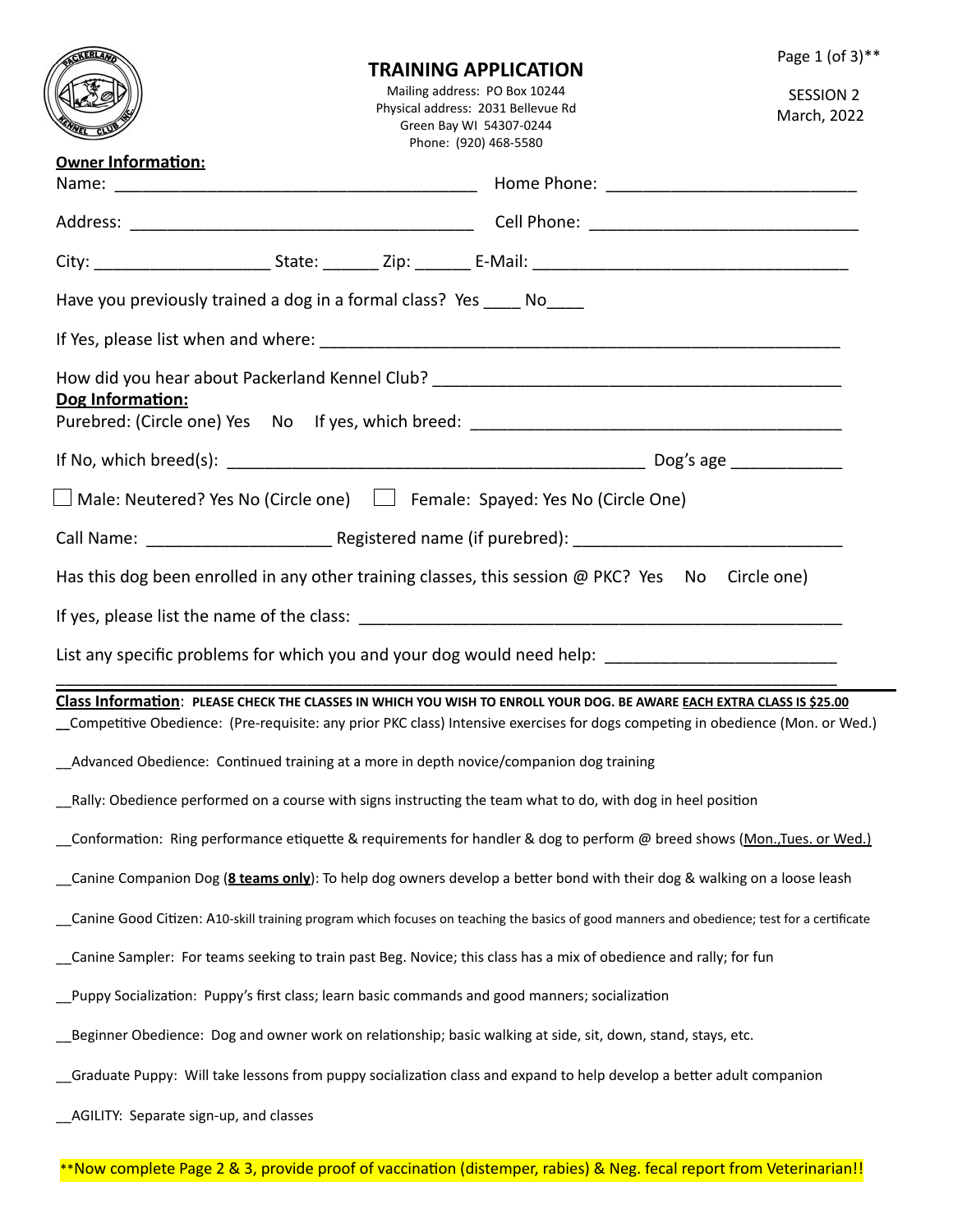# Training class fees and requirements, notices – Page 2

## **READ THE FOLLOWING CAREFULLY, FOLLOWING ALL INSTRUCTIONS** (as a trainee, you are not allowed to attend class until all items [1-3] are received by PKC)

>Family training fee includes: husband and wife, partners and all children under 18, excluding married children. A child's acceptable age to handle a dog in a PKC, Inc. class is 12 years of age or older. Parents and/or guardians will be held responsible for their children under 18 years of age and must be present (**and stay in the building)** if any child under the age of 18 is training a dog in a class. Training fees (Per Calendar Year):  $\Rightarrow$ \$75.00 per class per dog for new trainees. (An additional \$25. per class per dog)

>Additional sessions for the same dog (same year): \$65.00 > A \$25.00 fee will be assessed for checks returned as NSF >PKC, Inc. cannot accept credit cards. >Never mail cash! Checks are to be made payable to Packerland Kennel Club or PKC.

## AT ORIENTATION, PLEASE BRING EXACT DOLLAR AMOUNT OF FEES, WE DO NOT HAVE CHANGE!

>**REQUIRED BEFORE ADDED TO A ROSTER**: A certificate from your veterinarian verifying your dog has been vaccinated for Distemper, Hepatitis, Parvovirus, and Rabies (for dogs over 16 weeks of age), AND has had a negative stool sample test, should be presented with the 3 pages of the TRAINING APPLICATION form.

- √ FOR THIS SESSION OF 2022, CLASSES ARE LIMITED TO 20 (TWENTY) TEAMS; TO INCLUDE ANY PKC MEMBERS WHO WISH TO TRAIN IN ANY CLASS, INCLUDING CONFORMATION CLASS/RUN THRUS. (8 teams: K-9 companion)
- √ THE FOLLOWING forms/certificates/reports **ARE REQUIRED TO REGISTER:** 1. THREE pages of the Training Application, which MUST be signed in ALL areas and dated showing class(es) in which you want to attend (each is an additional \$25.00) 2. All required vaccinations and rabies certificates from your veterinarian and a negative fecal report from your veterinarian. 3. A check in the correct amount, which is signed. If *any* of the numbered items 1-3 are missing, your name cannot be put on the class roster until missing information or payment is received and acknowledged by the Treasurer and *must* be done before your class(es) begin. PKC instructors are to instruct the class and not be burdened by administrative details.
	- If you do not receive an acknowledgement, please call PKC's phone number: 920 468-5580, and a message will be forwarded to the Treasurer.
	- Third warning: If any piece(s) of REQUIRED FORMS/CERTIFICATES/REPORTS is/are missing, the application goes to the bottom of pile, until **ALL required information** is acquired. If it happens that the class fills before the Treasurer can acknowledge receipt of your information, & if money has been paid to PKC, it will be returned. This is YOUR responsibility. You may not get any follow-up if all steps are not followed!

PKC does not allow dogs that are aggressive toward people and/or other dogs in our classes. If a dog does come into a class and shows aggression toward people or other dogs, or otherwise causes a disturbance in class which puts people and/or other dogs in peril, you and your dog will be directed to leave the class and no paid fees will be refunded!!

### >PACKERLAND KENNEL CLUB, INC. will not be held liable for any accidents.

>No paid fees will be refunded to you, after attending the first night (or any single night) of training class.

>Trainees are not eligible to vote on Club matters, do not receive a mailed copy of the Club's monthly newsletter, and are allowed BY INVITATION ONLY to use the outside fenced exercise area.

>Any trainee may apply for membership after attending two business meetings during the calendar year for which they have paid 2 trainee fees. Additional requirements are necessary, however, before becoming a member. See PKC's info wall (under the clock) to learn of the requirements to join.  $\odot$ 

PLEASE BE AWARE THAT BY ENTERING THIS AREA OR BY PARTICIPATING IN OUR EVENTS AND CLASSES, YOU CONSENT TO YOUR VOICE, NAME, AND/OR LIKENESS BEING USED, WITHOUT COMPENSATON, IN FILMS AND TAPES IN ANY AND ALL MEDIA, WHETHER NOW KNOWN OR HEREAFTER DEVISED FOR ETERNITY; AND YOU RELEASE PACKERLAND KENNEL CLUB, ITS SUCCESSOR, ASSIGNS AND LICENSEES FROM ANY LIABILITY WHATSOEVER OF ANY NATURE.

\_\_\_\_\_\_\_\_\_\_\_\_\_\_\_\_\_\_\_\_\_\_\_\_\_\_\_\_\_\_\_\_\_\_\_\_\_\_\_\_\_\_\_\_\_\_\_\_\_\_\_\_\_\_\_\_\_\_\_\_\_\_\_\_\_\_\_\_\_\_\_\_\_\_\_\_\_\_\_\_\_\_\_\_\_\_\_\_\_\_\_\_\_\_\_\_\_\_\_\_\_\_\_\_\_\_\_\_\_\_\_\_\_\_\_\_\_\_\_\_\_\_\_\_\_\_\_\_\_\_\_\_\_\_

|  |  |  |  |  |  |  |  | DO NOT ENTER THIS AREA IF YOU DO NOT WISH TO BE SUBJECT TO THE FOREGOING. |
|--|--|--|--|--|--|--|--|---------------------------------------------------------------------------|
|--|--|--|--|--|--|--|--|---------------------------------------------------------------------------|

| SIGNATURE:                                                                                    |                          |       | DATE:                                                                                                          |
|-----------------------------------------------------------------------------------------------|--------------------------|-------|----------------------------------------------------------------------------------------------------------------|
| <u>To be completed by a Packerland Kennel Club Official ONLY (do not complete yourself!!)</u> |                          |       |                                                                                                                |
| Fee:                                                                                          | $\Box$ Cash $\Box$ Check |       | Check number: The change of the change of the change of the change of the change of the change of the change o |
| D/H/Parvo Vacc                                                                                | Rabies                   | Fecal | $\Box$ Negative  <br>Treatment                                                                                 |